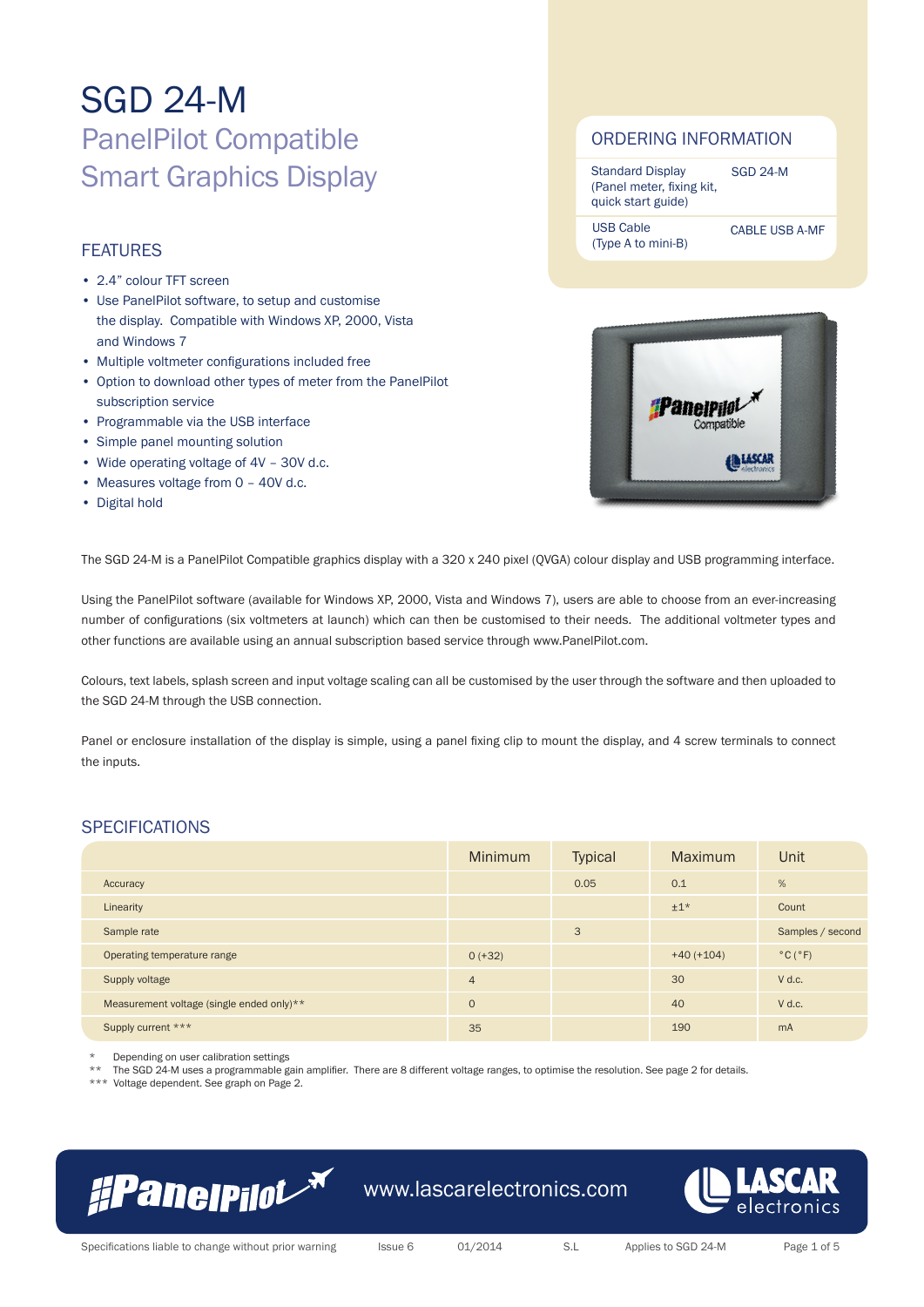### **HARDWARE**

### Screw Terminal Functions

- 1 IN2 Analogue voltage input 2 (maximum of 40V d.c.)
- 2 IN1 Analogue voltage input 1 (maximum of 40V d.c.)
- 3 0V 0V power supply input
- 4 V+ Positive power supply input (4V 30V d.c.)



### Typical Supply Current



### Voltage Input

The SGD 24-M features 2 voltage inputs, which use a Programmable Gain Amplifier (PGA) to make the best use of available resolution (the smallest voltage range offers the highest resolution). Each channel can be programmed independently, with the option of eight different input voltage ranges:

| Voltage Range (V) | Resolution (mV) |
|-------------------|-----------------|
| $0 - 1.25$        | 0.3             |
| $0 - 2.5$         | 0.6             |
| $0 - 4$           | 1.0             |
| $0 - 5$           | 1.2             |
| $0 - 8$           | 2.0             |
| $0 - 10$          | 2.4             |
| $0 - 20$          | 4.9             |
| $0 - 40$          | 9.8             |

The input voltage range is decided using the two voltages that the user enters in the scaling section of the Panel Pilot software. The software uses the smallest range available, which can accommodate both of the voltages entered by the user. The absolute maximum voltage input is 40V d.c.

#### For example:

Entering a voltage scale of 0 – 30V in the software will use the 0 – 40V range. Entering a voltage scale of 0 – 3V in the software will use the 0 – 4V range. Entering a voltage scale of 5 – 15V in the software will use the 0 – 20V range.

Note: V+, IN1 and IN2 share a common ground (i.e. not floating or isolated from each other).

#### USB connection

A 'Type A to Mini-B' USB cable is required to program and customise the SGD 24-M. It typically takes 10 seconds to send a configuration, with an additional 5 seconds needed for the hardware to reset.

The SGD 24-M can be powered directly from USB and is compatible with both USB 1.1 and USB 2.0. The screw terminals and advanced connector can remain connected whilst using USB, but it is not necessary for V+ to be powered.

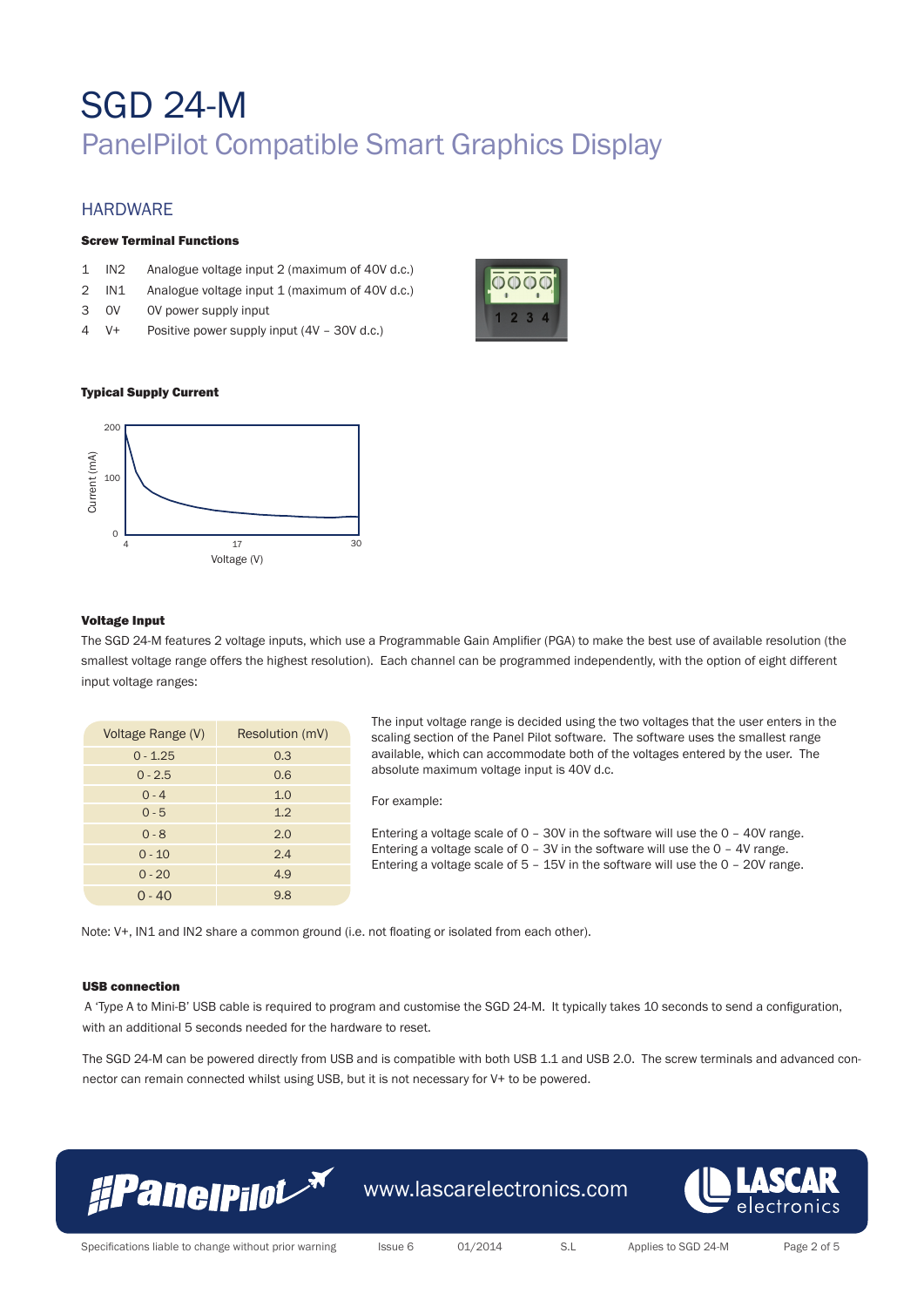### **Display**

The display is a 2.4" TFT panel, with a resolution of 320 x 240 pixels and a 16-bit color depth. Any graphics that are uploaded to the meter are automatically converted to this specification. A resistive touchscreen is fitted, for use with supporting applications. Clean the screen with a damp, soft, lint free cloth.

#### Panel Mounting

The SGD 24-M can be fitted into panels of up to 3mm deep. A silicone seal is included to improve fitting on thin panels, however the maximum panel thickness is reduced to 2mm when fitted. Panel cut-out is 74 x 46mm.

NOTE: The display is NOT protected against moisture or dust.

### Advanced Connector

The DIL IDC socket provides an alternative connection method to the screw-teminals (V+, OV, IN1 and IN2 are duplicated). It also includes provision for future expansion using data buses (SPI and I2C) and alarm ouputs. Some expansion options may require an additional interface board - Visit www.panelpilot.com for information on which features are currently supported.

### DIMENSIONS

3.9 0.2

All dimensions in mm (inches)







0V DIGI6 DIGI4 DIGI2 ALM2 V+ IN2 14 13

 $\bullet$  $\bullet$  $\blacksquare$ ă è

2 1

DAC<sub>1</sub> DIGI5 DIGI3 DIGI1 ALM1  $\overline{0}$ IN1

Panel Cut-out: 74 x 46 (2.91 x 1.81) Viewing Area: 49.5 x 38 (1.9 x 1.5)



www.lascarelectronics.com

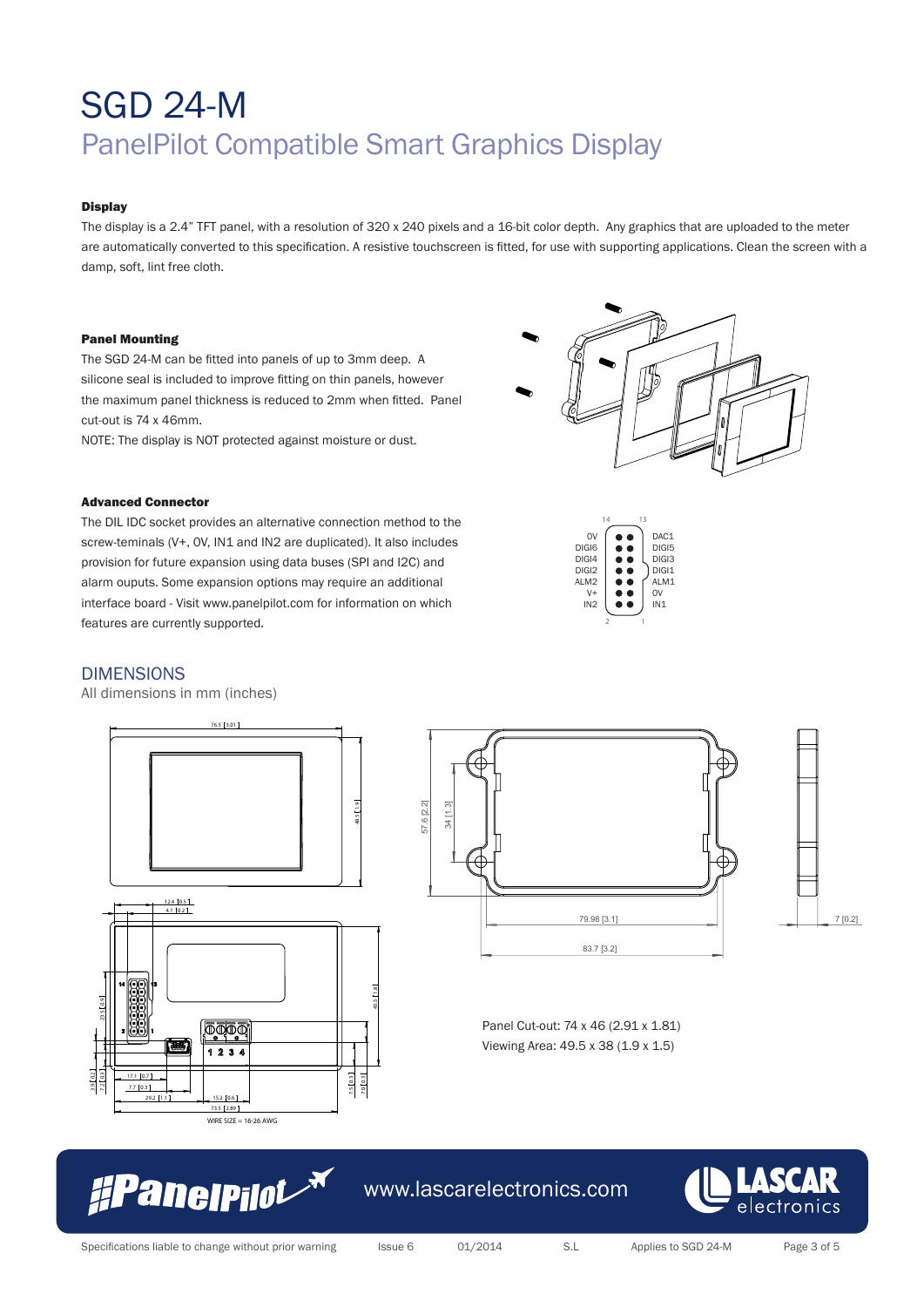### PANELPILOT SOFTWARE

Lascar's PanelPilot software is available for download free of charge from www.PanelPilot.com. Easy to install and use, the control software runs under Windows 2000, XP (Home and Professional Editions), Vista and Windows 7. The software is used to setup the appearance and operation of the meter and then upload these settings to the meter.

Multiple types of voltmeter are supplied with the software. Additional voltmeters and functions will be made available using an annual subscription based service through www.PanelPilot.com. See the website for details of available meters.

The software allows the following parameters to be configured:

- Meter type
- Text labels (including units and graph labels)
- Background, graph segment and text colors
- Input scaling / calibration (at two points)
- Decimal points (entered during scaling)
- Splashscreen image selection (to display a user image, such as a logo, when the meter is powered up)

### VARIOUS OPERATING MODES



Input a known voltage of between 0 and 100V (V1) Measure the voltage between IN1 and 0V (V2) Setup scaling in software: 0V = 0.0 V2 = V1 (Enter with the same number of decimal points, i.e 50.0)



www.lascarelectronics.com



Specifications liable to change without prior warning Issue 6 01/2014 S.L Applies to SGD 24-M Page 4 of 5